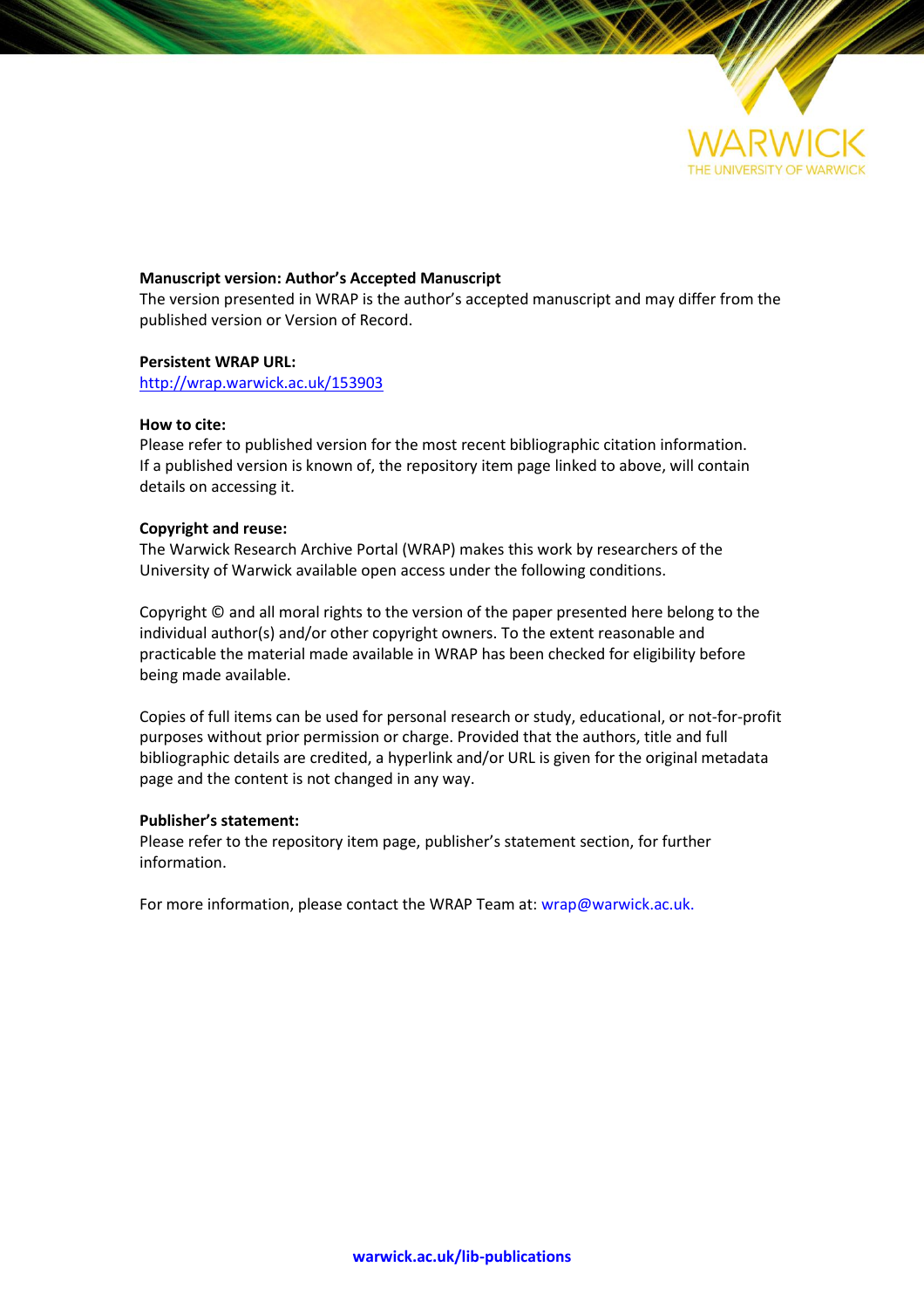# **No issues without media The changing politics of public controversy in digital societies**

Noortje Marres (Centre for Interdisciplinary Methodologies, University of Warwick)

Draft Chapter, February 2018

Published as: Marres, N. (2021) "No issues without media, The changing politics of public controversy in digital societies," In: Media: A Transdisciplinary Inquiry, Jeremy Swati and Janet Wasko (Eds). Chicago: Intellekt Books.

## **1. Introduction**

Technology is a favoured topic of public controversy today, arguably more so than it was before. Take Dieselgate, the emission test rigging scandal that engulfed car manufacturers in 2015. While what was ultimately at stake in this scandal was the willful deception of the public by car companies, the role of digital technology in the realization of this deceit was granted special importance in much publicity surrounding the scandal. In news and media reporting on Dieselgate, the 'defeat device' - the software that enables cars to detect test conditions and to modify their behaviour accordingly - featured prominently. An extreme case of the commitment to turn technology into the protagonist of the scandal can be found in the public demonstrations entitled the "Exhaust emissions scandal" by two self-proclaimed geeks, Felix Domke and Daniel Lange, to the Chaos Computer Club in Hamburg in December 2015, and available on Youtube.<sup>1</sup> Their presentation put on display the computational object that sits at the heart of Dieselgate: the Engine Control Unit (ECU) of a Volkswagen Diesel car (Figure 1). It is on this type of circuit board that the software runs that is now known as the defeat device. What Domke and Lange endeavoured to demonstrate, among others, was that to expose the deceit of a VW diesel car all one needs is an actual defeat device.

As they report in their ingeneous demonstration , Domke and Lange purchased their ECU on eBay, and then used a method called "real-time logging" to show how the device is able to rig emission tests. Hooking up the ECU to his own VW

 <sup>1</sup> https://www.youtube.com/watch?v=d9HJw3AUvGk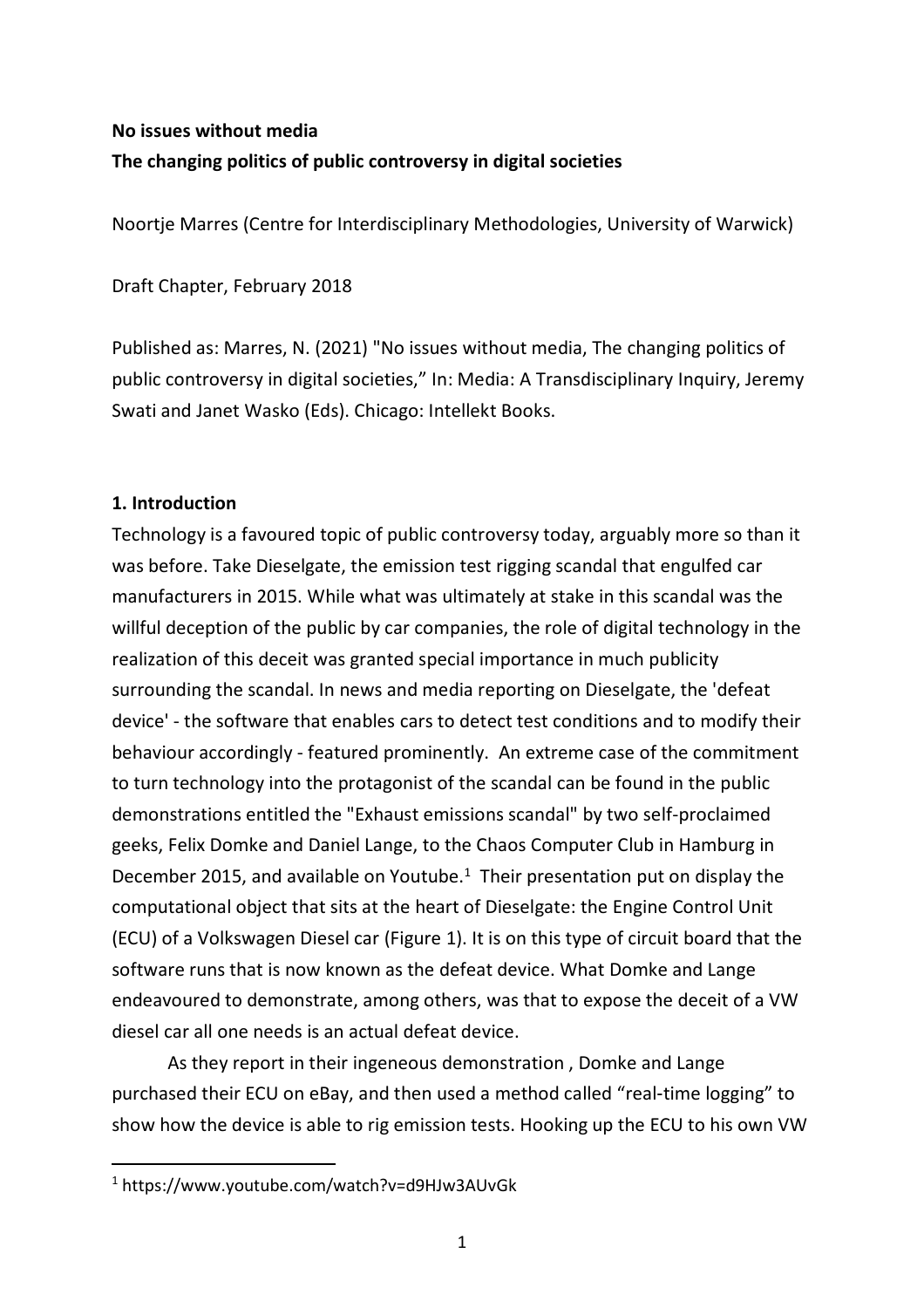diesel car, Domke ran the software while driving around in his own neighbourhood, initially, and then on a so-called dyno, a machine for simulating a driving environment, a pretty routine facility, in a local garage. In this way, Domke produced a log graph that shows the test rigging device "kicking into action" (Figure 2). As long as the car is driven according to the EU's regulatory specifications of emissions testing - the temperature must be 20C, and one must drive slow/fast/slow/fast -, poisonous NOX emissions remain low, but as soon as Domke shifted into a normal on-the-road- driving style, these emissions radically shot up. Presenting his graph to loud cheers of the audience, Domke and Lange made several points. Importantly, they showed that corporate deceit can be proven without access to institutions: they bought their VW ECU from eBay, they ran their test on public roads and in a local garage. But they also suggested that to demonstrate this violation, all one needs is the ECU, the technological device "itself." It is with this latter point that I would like to respectfully take issue.

There are certainly good reasons to direct attention to computational objects in making sense of Dieselgate. It seems unlikely "they" would have gotten away with it without computational ingenuity. And it is surely important to show that technical wizardry is not only abstract, but takes material, actual and concrete form in a sizable thing, the ECU, which sits in most cars on the street today, and is thus utterly mundane, even it usually remains invisible. However, the notion that if we are to understand this scandal it is sufficient to examine technology itself does not hold up to scrutiny. For one, the type of test results that Domke and Lange presented to the Chaos Computer Clude had been known *for several years* by experts and professionals familiar with the car industry (Lippert, 2016). It was only after the sustained attention from non-governmental, news and other media organisations that these "technical" results gained the capacity to cause scandal (Marres, 2018). On a more general level, a narrow preoccupation with the functioning of technology risks to contribute to a romantic misunderstanding of how scandals happen, of what is required for the enactment of public accountability, for holding industry and government to account. Briefly put, this requires not just technological demonstration, but mediatization.

In this chapter, I would like to develop this point, not only by way of a reflection on Dieselgate, but also to develop a wider argument about the relations between technology and media in a digital society. Not only in geek circles, but in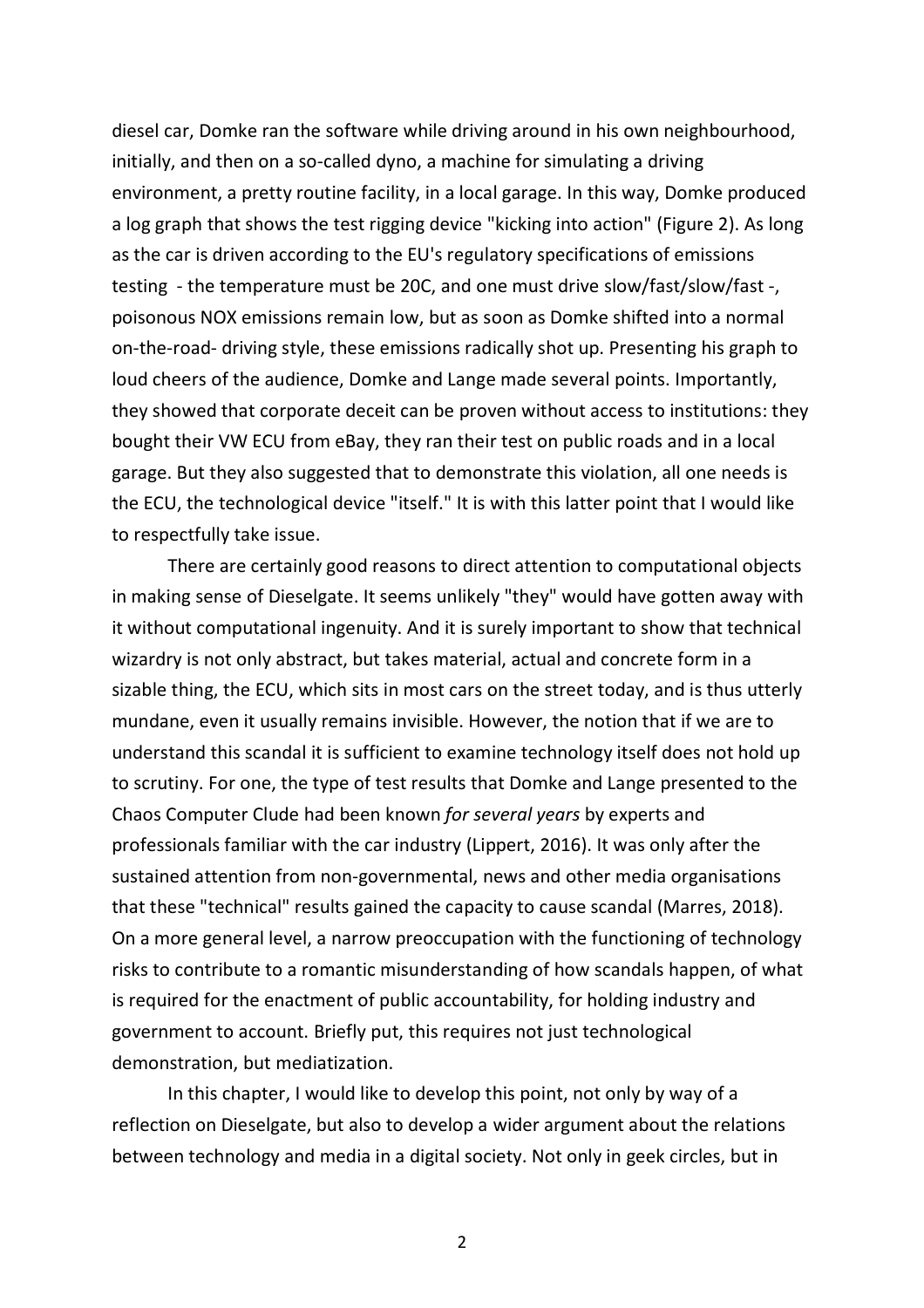social and cultural studies of media and technology, too, there is growing agreement that we need to focus our attention on computational devices (Gerlitz and Helmond, 2013; Gillespie; 2010; Tkacz, 2014). Researchers are seeking to come to terms with the increasingly important role that digital machines for rating and ranking play in the organisation of society and culture. Faced with the increasing entanglement of technology and media in our societies, scholars in both these areas - technology studies and media studies - are today reconsidering the formative concerns of their disciplines (Turner, 2014). In the emerging field of social studies of media technologies, scholars are taking up concepts of the "agency of technology" and technical 'scripts', notions that were originally put forward in technology studies to develop the claim that machines have 'recipes for action' designed into them (Gillespie et al, 2014, Akrich, 1992). However, the uptake of these kind of concepts in the contemporary context puts social studies of media technologies at a risk, I want to argue, not dissimilar to that highlighted by Domke and Lange's presentation: we may end up attributing to computational technologies normative capacities that in fact derive from elsewhere.

The contexts in which we study technology have significantly changed since the early 1990s: back then, it was possible to claim that the role of technology in society was under-appreciated, and received too little attention from social and cultural commentators (Latour, 1991). Today the opposite may well the case: rather than being kept in the background, technology is consistently put on public display, in political, media, cultural, activist and academic life. This situation, I would like to argue, requires intellectual strategies that move in the opposite direction from 1990s technology studies: rather than participating in the foregrounding of technology at the expense of other entities and forces, we need to find ways to better appreciate the role that media and processes of mediatization play in the conferral onto technology of normative capacities. I will argue that a focus on *public controversy* about technology, media and society enables us to make this move.<sup>2</sup> A scandal like Dieselgate demonstrates the critical importance of the mediatization of technological objects if they are to gain moral and political capacities.

<sup>&</sup>lt;sup>2</sup> It has been proposed we should now turn our attention to 'infrastructure' or 'representation' (Turner, 2013). I would then like to add to these two concerns, that of controversy. [To make this case, I will briefly return to controversy analysis as an approach in science and technology studies, and then make the argument that digital controversies invite or indeed necessitate a re-working of this approach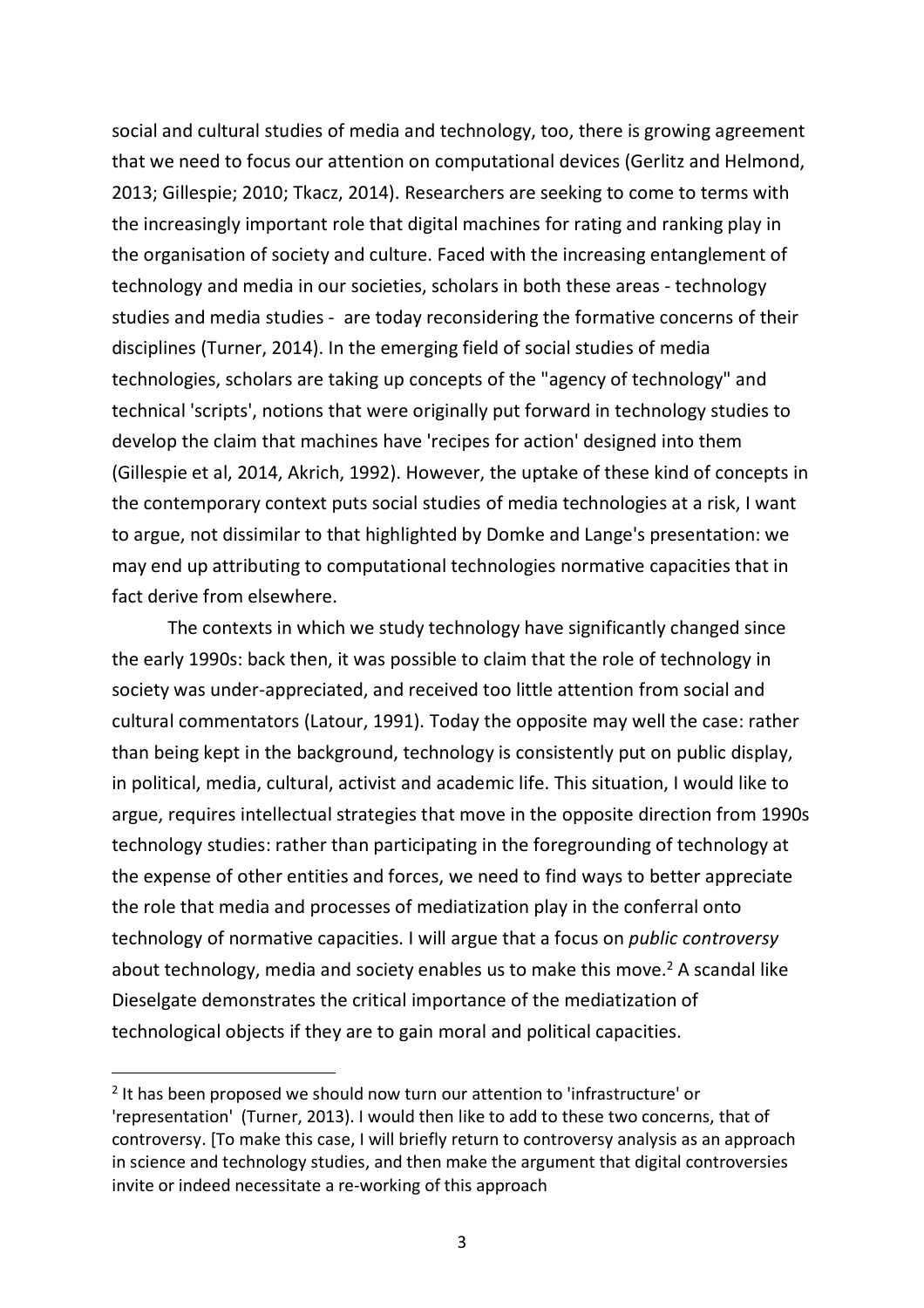## **2. Controversy: a changing interface between innovation and the public**

The scandal of VW's emissions test rigging is special but it is not an exception. Computational devices and arrangements routinely attract societal controversy today, and there is a long list of applications that have caused public outrage in recent years, from leaky apps like the smart phone flashlight that collects mobile location data (Shklovski, 2014), to Facebooks 'dark posts' that allowed dubious or even criminal agents to target particular demographics with manipulative content.<sup>3</sup> Steve Jackson and colleagues (2014) offer an interpretation of this situation in their article on "Policy Knots in Social Computing." Discussing a range of digital controversies, including one about the location-aware app "Girls Near Me" - which uses the geek platform's Foursquare API to identify social media users that fit this profile - Jackson et al suggest that the tech industry increasingly approaches ethical, social and political issues in 'beta-testing' mode. They rely on early releases, user trials and field tests to identify not only technical issues with products and services, but equally, social, ethical and legal problems with their functioning in society (see on this point also Neff and Stark; Marres, forthcoming). Thus, concern and outrage expressed online about the Girls Near Me app and its privacy and gender implications, resulted in a prompt decision to pull the app, and adjustment of the Foursquare API policy, as well as a public statement by said platform announcing their commitment to improve and address ethical wrong-doing. Something similar happened in the case of Facebook's social graph search engine, which allowed users to query Facebook for particular profile attributes and which was pulled after users started posting screenshots of "creepy queries" including "young women who live near me" on sites like Tumblr.4

Jackson et al do not quite conclude this, but it is possible to infer that in digital societies the very role of public controversies may be changing. In social studies of science and technology, public controversies have historically been analysed as processes of problematization, as public occasions in which the role of innovation in society is called into question and opened up for interrogation, as in the case of controversies about electric cars, genetically modified foods and the Challenger

<sup>&</sup>lt;sup>3</sup> See Thompson, N. and Vogelstein (2018) Inside the Two Years That Shook Facebook—and the World, 12 February, Wired, https://www.wired.com/story/inside-facebook-markzuckerberg-2-years-of-hell/

<sup>4</sup> See http://actualfacebookgraphsearches.tumblr.com/ (Accessed November 12, 2015)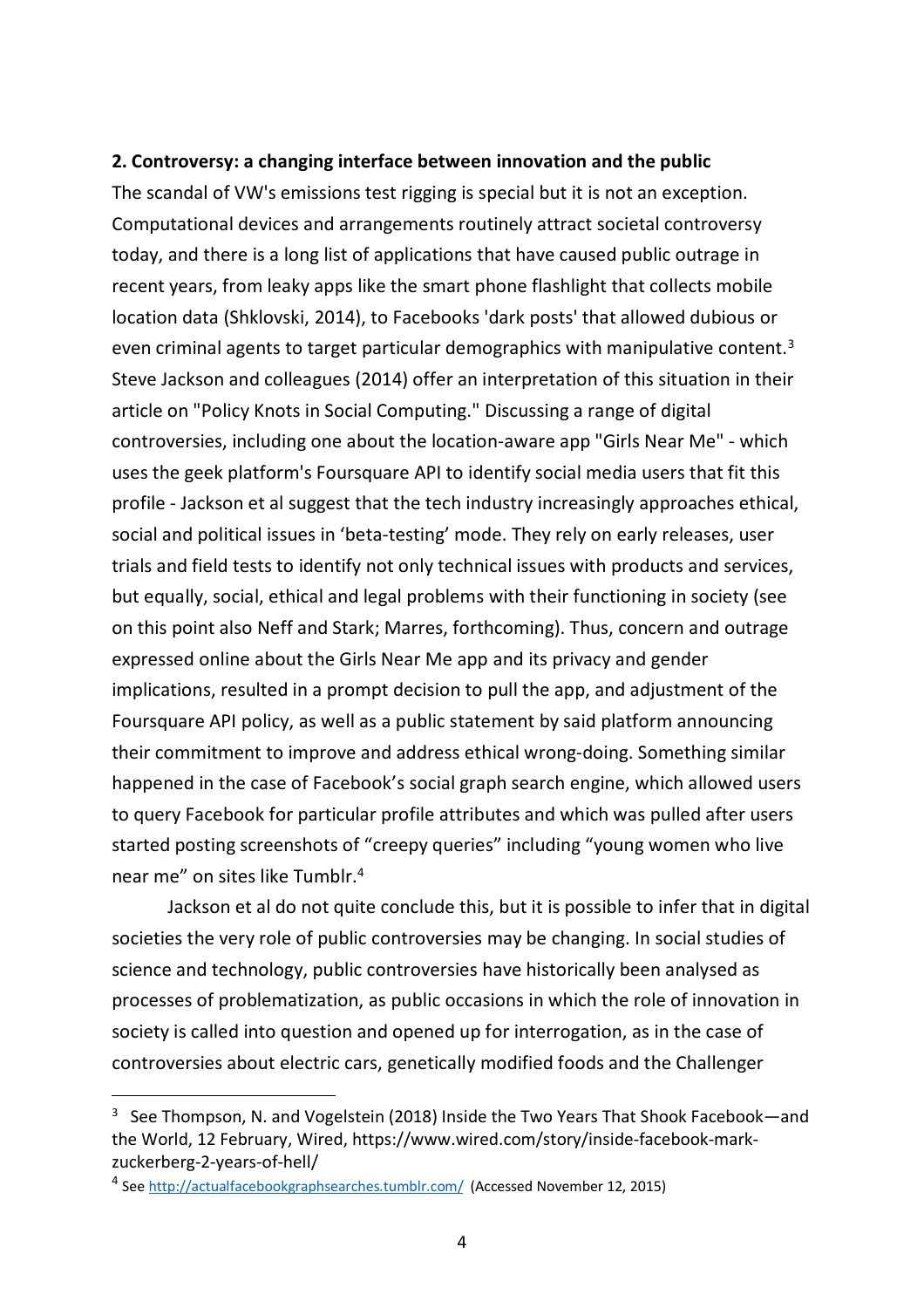disaster (Latour, 2005). However, in the public controversies about digital technologies under discussion here, another dynamic can equally be discerned: controversy presents not only an occasion for the articulation of public concern, it also offers an opportunity to companies for product improvement and brand positioning, and the organisation of an audience for them. Similarly, in the case of Dieselgate, Volkswagen and other automotive companies took advantage of the heightened public attention to announce a series of ambitious plans for sustainable innovation, in the area of electric cars and "intelligent" - computerized - mobility. As Mr Muller, the newly appointed CEO of Volkswagen put it to the Financial Times two years after Dieselgate first broke: ""The crisis, of course, was a huge problem and it was also rather costly," [..] "but it actually worked as a kind of accelerator to address issues that, before, were unable to be addressed."5 In this same period, another company also introduced "intelligent" automotive technology onto public roads in America, Europe and China, in the shape of "Autopilot" software, which was also controversial, and very successful in attracting public attention too.

This instrumental quality of controversy has been noted by researchers drawing on Science and Technology Studies, most recently by marketing scholar Susan Geiger (2015; see also Frankel, Ossadon et al, 2015), in her work on "concerned markets." This work proposes that when technology becomes a matter of collective concern, this not only offers occasions for problematization - the critical interrogation of existing relations between science, technology and society - but equally provides opportunities for the configuration of new markets. Reversing the sequence of classic approaches to controversy analysis, which assumed that problematization of existing states of affairs comes first and the proposition of innovation, of new science and technology, second, Geiger et al (2015) propose that "the production of matters of concern is an ordinary consequence of the functioning of markets, and by no way a failure – to allude to the term used by economists deploring the encroachment of social and political issues into the economic area." (p. 3). They go on to describe the opportunities that public controversies offer for the configurations of new markets from food supplements to, again, electric cars. In an aptly titled section "CONCERN, TROUBLE, WORRY – Controversies on-going" the authors claim: "At the market boundary, these matters of concern, unstable as they

<sup>&</sup>lt;sup>5</sup> McGee, P, (2018) What went so right with Volkswagen's re-structuring, Financial Times, Januaery 18, https://www.ft.com/content/a12ec7e2-fa01-11e7-9b32-d7d59aace167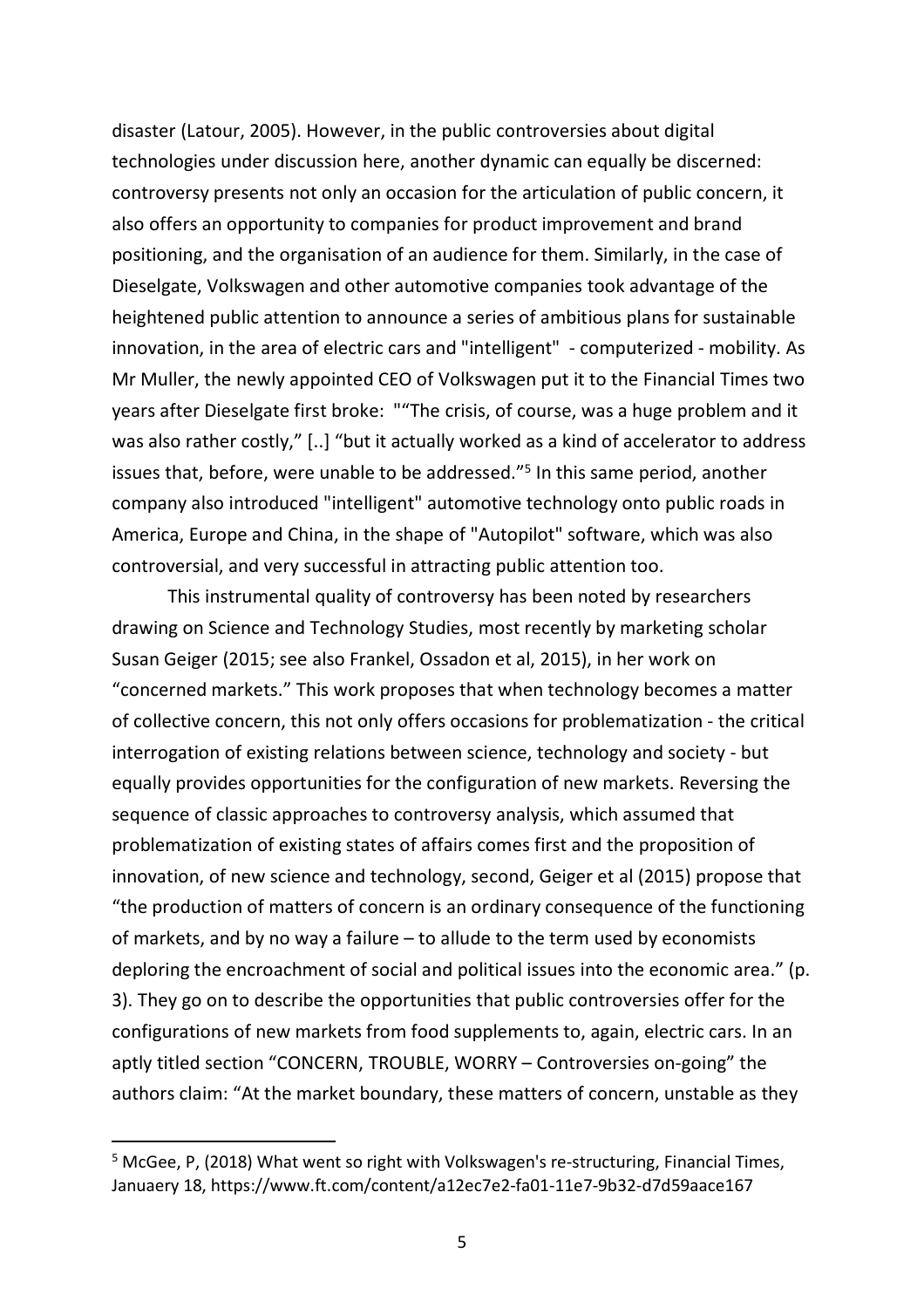may be, represent a rallying point for concerned groups, who can start troubling the market space by making matters of concern visible to other market actors." From this perspective, then, the making of markets and the articulation of public concern then do not necessarily pull in opposite directions but may be aligned in their effects or even purpose.

However, while Geiger and al emphasise the allignment between market making and controversy (problematization), this leaves a different question unanswered: how does the purposeful deployment of controversy by 'marketmakers' affect the status and efficacy of "public controversy" in society? To what extend are the very media and institutional architectures - the genres - of controversy affected, or indeed, actively transformed, by instrumental deployments of controversy by companies and organisations? When public controversy about technology was still defined as a moment of problematization, it was assumed to enable public knowledge and participation: it was a moment in which hidden assumptions about technology and society were revealed (Nelkin, 1979); when the range of participants in the making of opinions, decisions and policy about technology is radically extended (Callon et al, 2001); where dry, technical matters such as the protocols for the measurement of the quality of sea water are opened up to public scrutiny through media reporting (Barry, 2001). Each of these descriptions confer onto public controversy the capacities of an "accountability machine": it opens up hidden practices to wider scrutiny, allows outsiders to gain access to institutional settings; it facilitates public articulation of routine, taken-for-granted states of affairs. What happens to these capacities of controversy in digital societies marked by beta-testing? The purposeful and almost routine deployment of public issue articulation in this context brings into relief the promotional role of controversy - instead of reputational risk, controversy offers an opportunity to claim organisational "learning". Something has clearly happened to the humility that used to associated with the enactment of "public accountability" in science and technology (Jasanoff, 2003) . But how exactly are relations between innovation and the public changing in digital societies? Controversy has long been regarded as one of the principal ways of injecting 'accountability' into this relation, but does it still have this capacity (Dean, 2002)?

## **3. Controversy as the curation of media ensembles**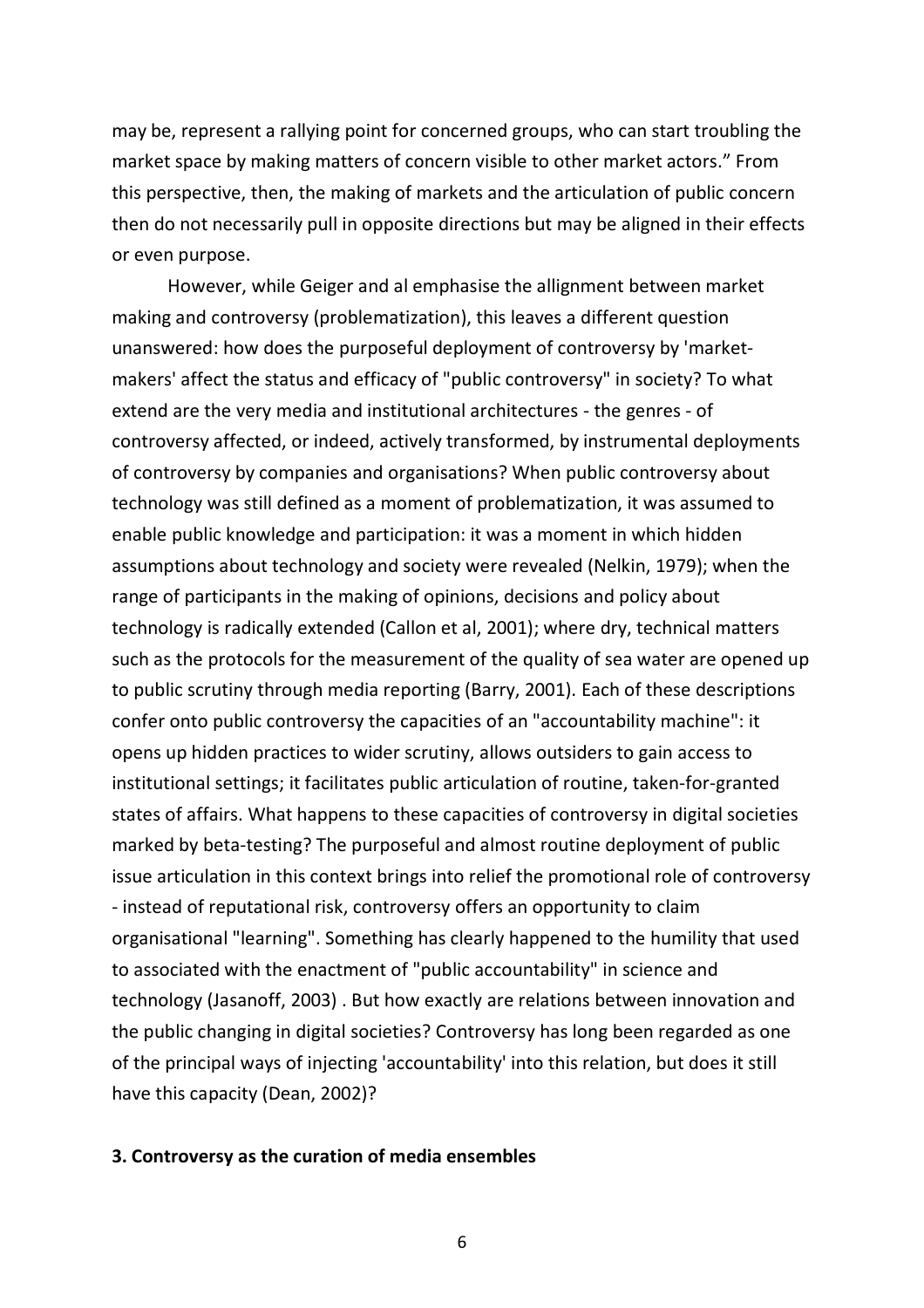How to investigate transformations of the role of public controversy in digital societies? This is surely an interdisciplinary question, as the analysis of digital controversies is currently undertaken across diverse fields, including digital media studies, science and technology studies, digital sociology, anthropology, law et cetera (for a discussion see Venturini, 2012; Marres, 2015). However, it seems to me that if we are to formulate viable research strategies in this area, a re-conceptualization of the object of enquiry is required. Most importantly, the role of digital media technologies in public controversy requires much more attention *across disciplines* than it has received to date. Studies of public controversy in fields other than media studies have tended to de-emphasize the mediating role of news and other media (Couldry, 2008). Controversy analysts have been especially concerned to establish the significance of substantive issues - say of nuclear power, or climate change. For science and technology studies, the aim was to direct attention to interrelations between knowledge, power and nature in society, while environmental scholars aimed to shift attention to the non-human, ecological and geological scales. From these various perspectives, too much attention to the mundane realities of media circulation would risk to distract from substantive and ontological matters. However, if we make it our aim to address this lacuna, it is equally crucial that we do not end up displacing attention away from public controversy. To be sure, it has become more difficult today to bracket the role of media technologies such as social media platforms in the organisation - and dis-organisation - of public controversy. But I want to argue it is nevertheless to *the public articulation of societal problems* that we should attend. Let me unpack this point before briefly outlining the implications for public controversy in a digital society.

In an important recent article, David Moats (2017) has argued that controversy analysis offers a fruitful approach for social studies of digital media technologies insofar as it offers an alternative to the "social shaping" approach that has been prominent in Anglo-American contributions to this field. Instead than defining digital media as an "underlying structure" that has a formative influence on "discourse", controversy analysis adopts a dynamic perspective on media technologies, one that recognizes that these devices play multiple and variable roles in digital societies. It has long been argued that digital media signal a move beyond "the media" as a unified category (McRobbie and Thornton, 1995), but digital controversy analysis offers an operationalisation of this proposition. Controversy,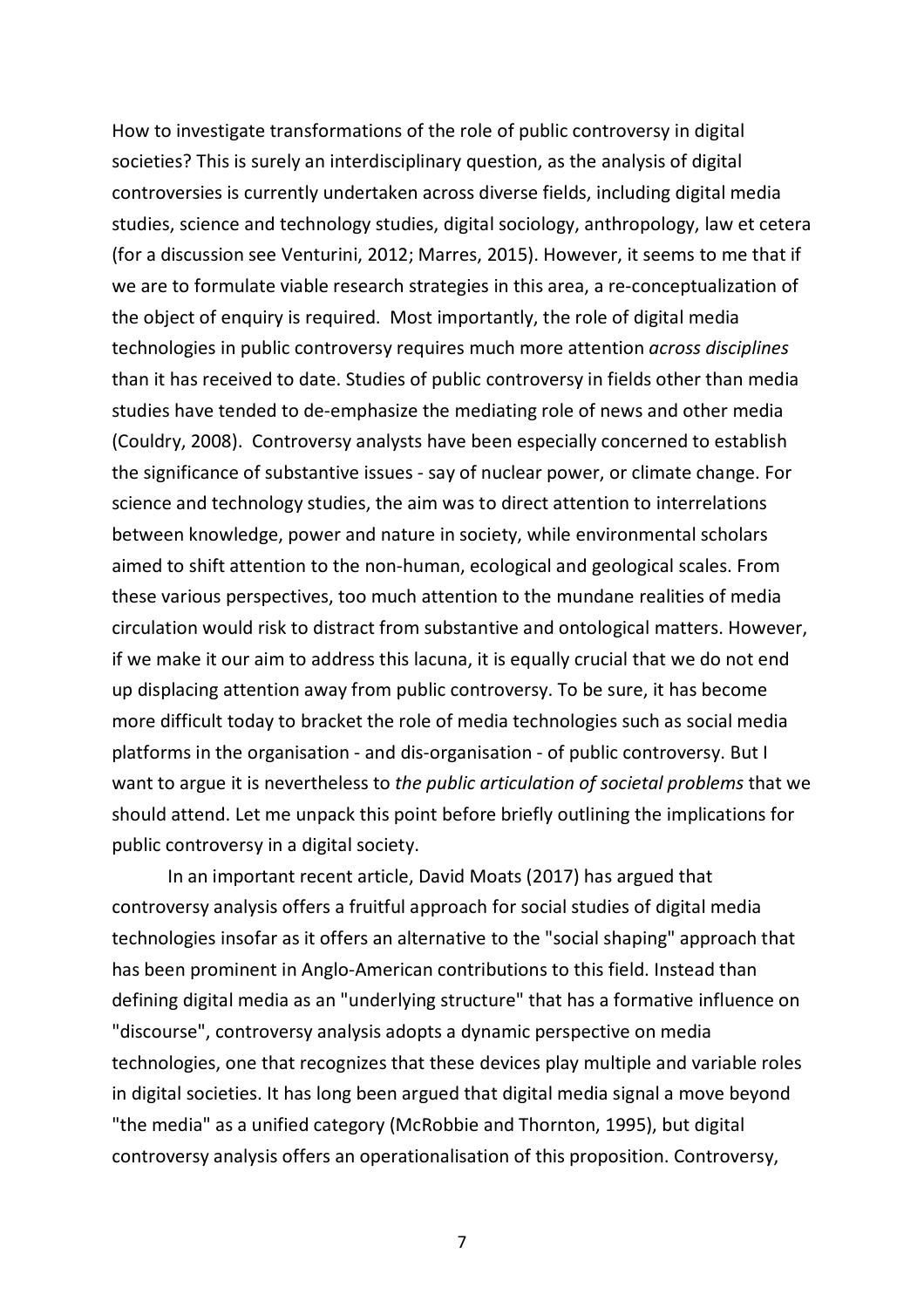Moats argues, indicates a process by which heterogenous media sources enter into relation, and in context of multi-media, or even media fragmentation, this process gains special importance as a logic of mediation. Controversy signals the formation of "media ensembles": heterogeneous sources - from 'news', to activism, organisational communication, social networks, artworks, etc. - are variously activated, brought into relation and configured into a topical assemblage through the unfolding of publically mediated events (Cf. Volkmer and Defner, 2009). Moats give the example of a terrorist incident in London in which different social media accounts were extensively quoted in the news media, and thus emerged as the designated channels in the public mediation of this event, and, indeed, as protagonists in a public dispute (was this a terrorist incident or not?).

Controversy analysis, then, does not define digital media as a substructure or even 'platform' for societal debate, of which the 'fundamental' formative attributes must be specified, in order to determine how "the media" shape "discourse" or "opinion" or "public understanding." Studying media through the lense of public controversy makes it possible to treat this as an empirical question: what is media? what sources and channels emerge, over the course of controversy, as the conduits for the enactment of public dispute? In the context of digital transformations of society and culture, Moats proposes, "media" should be understood as referring to an empirically variable assemblage - a loose collection of hetergeneous elements deriving from different media architectures that are curated by way of controversy (See also Schneider and Foot, 2005; Anderson, 2013). Did a given controversy start through a spreadsheet shared on Twitter, or was it a report leaked to a journalist? What are the contours of the digital media spheres that formed during the controversy to enable its staging? In the case of the public scandal that is now known as Dieselgate, it was a test report by an NGO - the Council for Clean Transportation discussed in newspapers by investigative journalists which re-ingited discussions in online media about emission test rigging. As noted in the introduction, these discussions foregrounded a state of affairs that has been known among experts for years. It was the public mediation of a known circumstance that activated the scandal.

As such, Dieselgate is arguably different from other important environmental controversies, such as the Chernobyl disaster. To be sure in the case of both Chernobyl and Dieselgate, it was in the material minutae of everyday living that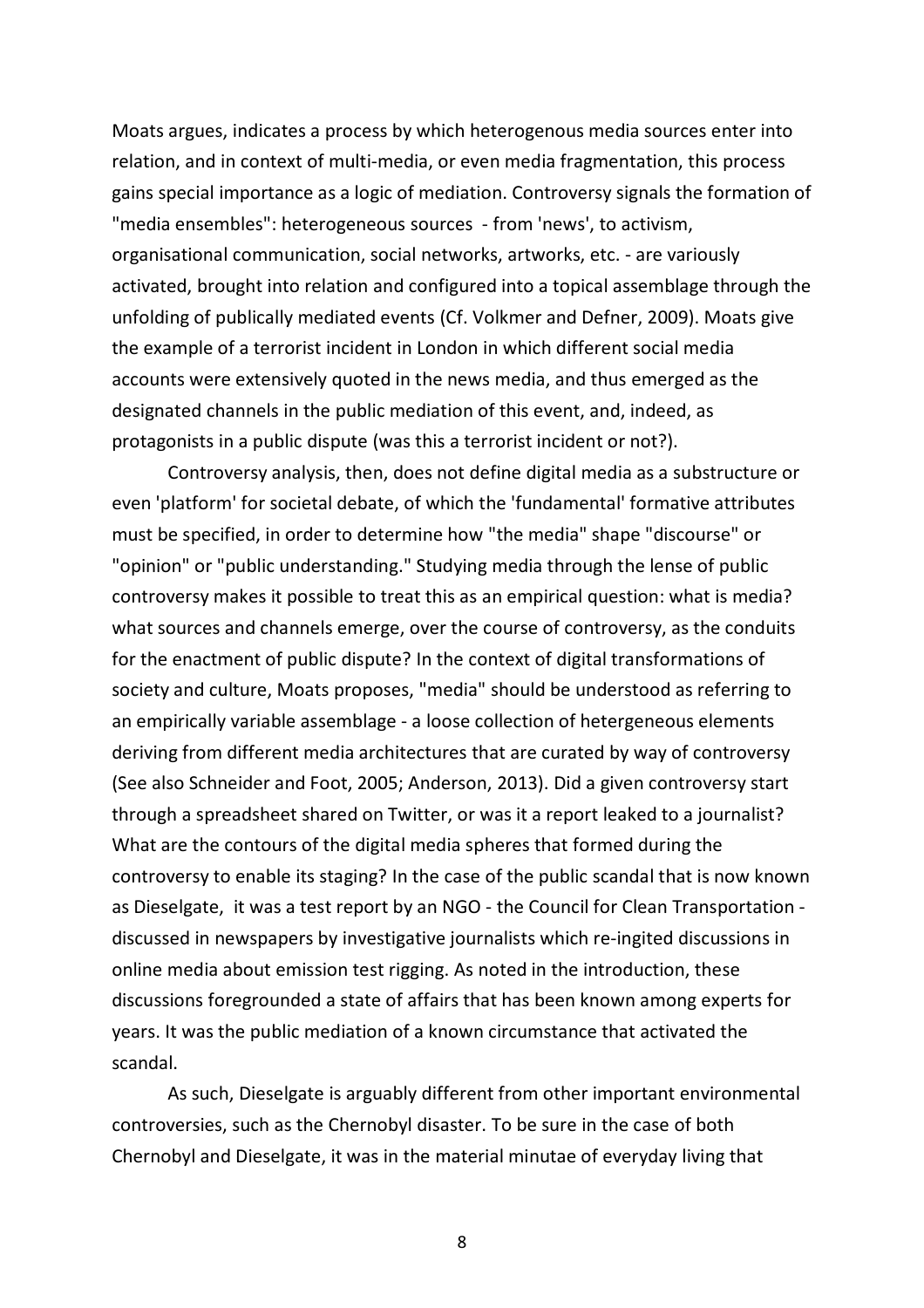environmental disaster left its most powerful and damaging traces - in the contaminated food crops in affected agricultural fields, in the air we breathe. And in both cases, invisible toxins crossed boundaries that existing governmental institutions proved incapable of policing. However, in the case of Dieselgate it was not the big explosion of a massive factory accident, but the creeping crimes of software engineers who were allowed to get away with duplicitious programming that emerged as the object of scandal. The latter case is lacking in the sensational features of an accident and perhaps partly for this reason, the role of mediatization in the controversy is more noticeable: It was the circulation of a fact that was already well-established between experts, among environmental organisations, news papers and social media that led to its 'issuefication' (Marres and Rogers, 2005): the translation of a technical "fait accompli" into a cause of public disapproval and indeed criminal proscecution. <sup>6</sup> Another difference was hinted at in the previous section. During Dieselgate the very genre of public controversy about technology, environment and society lost its innocence.

Dieselgate can seem to have had only superficial effects: for Volkswagen its lasting legacy is apparently to have set the stage for its continued and future success. However, I want to conclude this chapter by offering a different assessment. Even if it is the case that public controversy in a digital society has lost its innocence, it has not lost its critical capacities. Indeed, this loss of innocence can also be understood as an effect of the "mediatization" of public controversy in a digital age. As the role of digital media architectures in the cultivation of "public outrage" is becoming increasingly obvious, it is now undeniable that controversy presents as much a media genre as it is an event (Marres, 2015). However, while the role of media in the production and management of public disputes canno longer be bracketed in digital societies - no issues without media! - , it is nevertheless on public controversy that we should continue to focus.

 $6$  While the epochal importance of mediated controversies was recognized in prominent theories like Ulrich Beck's "Risk Society", Latours non-modernity and Stengers Cosmpolitics : Controversy-generating events like the Chernobyl nuclear accident, the entry of climate change into public awareness - were accorded central importance in his and related theories, indeed they were treated as indexing an epochal transformation of modern society into a different societal form. [Here according to controversy to capacity to define epoch, seemed to require the bracketing of the role of media in their public-ization]. Yet the role of public media in is not given any sustained attention, or appreciation, lest it detract from the ontological and epoch-defining significance of "the event".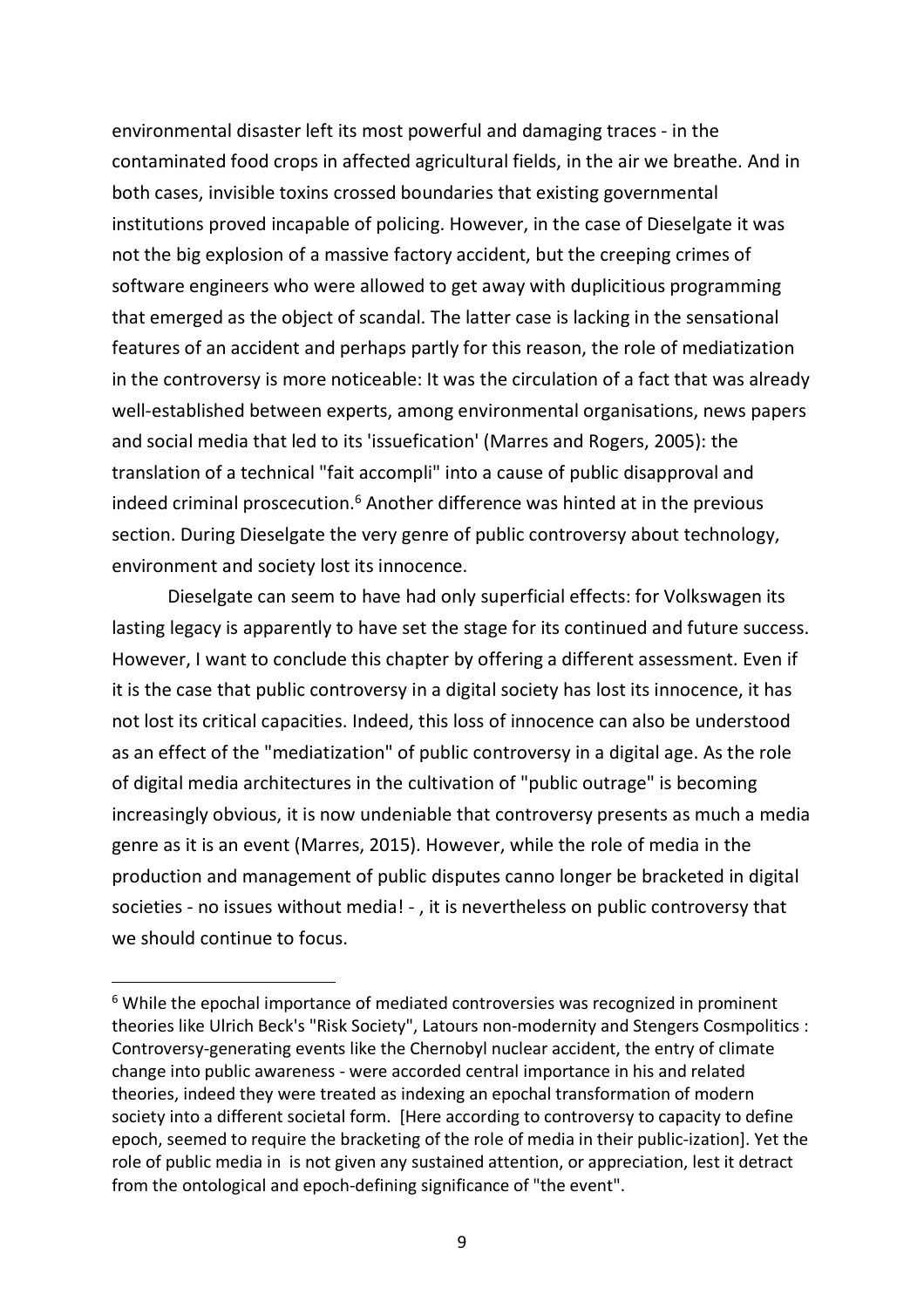## **4. The critical capacities of a digital controversy**

Controversy analysis has sometimes been criticized for paying disproportionate attention to surface phenomena. As it is concerned with public disputes, it almost automatically privileges those conflicts that organisations, activists, institutions and media can be bothered to perform in public, at the expense of al those underarticulated tensions, neglected contestations, and unchallenged problematics that equally define social, cultural and public life in a technological society, if not more so (see for a discussion Shapiro et al, 2017). This criticism is pertinent and it gives further support to the diagnosis of the decreasing efficacy of public controversy as a mode of intervention. However, the claim that public controversies only scratch the surface leaves out of consideration a crucial circumstance: controversy is one of the very few available mechanisms by which under-explicated states of affairs may come to be explicated, in ways that are able to challenge established, i.e. underchallenged, societal understandings. In this respect, it is *not* technically correct to say that controversy analysis limits attention to the surface of social and public life: controversy is precisely a public mechanism for the explication of underlying, latent, under-explicated societal transformations. On this final point too, Dieselgate can serve a an example: this scandal did not just put on public display the dubious indeed, criminal - operations of a respected Germany company. It brought to light a wider, more fundamental, creeping crisis of accountability in digital societies.

Dieselgate offered a public demonstration of the role of computational systems in the dismantling of institutional arrangements for evidence-based governance. The technology at the heart of the scandal has been lucidly dubbed the "defeat device": the firmware built into VW Diesel cars enables a devious type of automated intelligence, whereby a machine becomes capable of detecting an evaluative situation, to select for "virtuous" behaviour, and on this basis, to gain regulatory approval and access to society, free to cause harm while 'out on the street'. It is surely tempting to note the aptitude of this behavioural profile as a descriptor for how certain corporations operate in society. However, the public reporting of the workings of the defeat device occasioned by the Dielsegate scandal *precisely does more than an exemplify a moral problem about which "everybody knows."* The scandal offered an empirical demonstration of a more complex harmful effect on society. As Doctorow (2017) has argued, the capacity of computational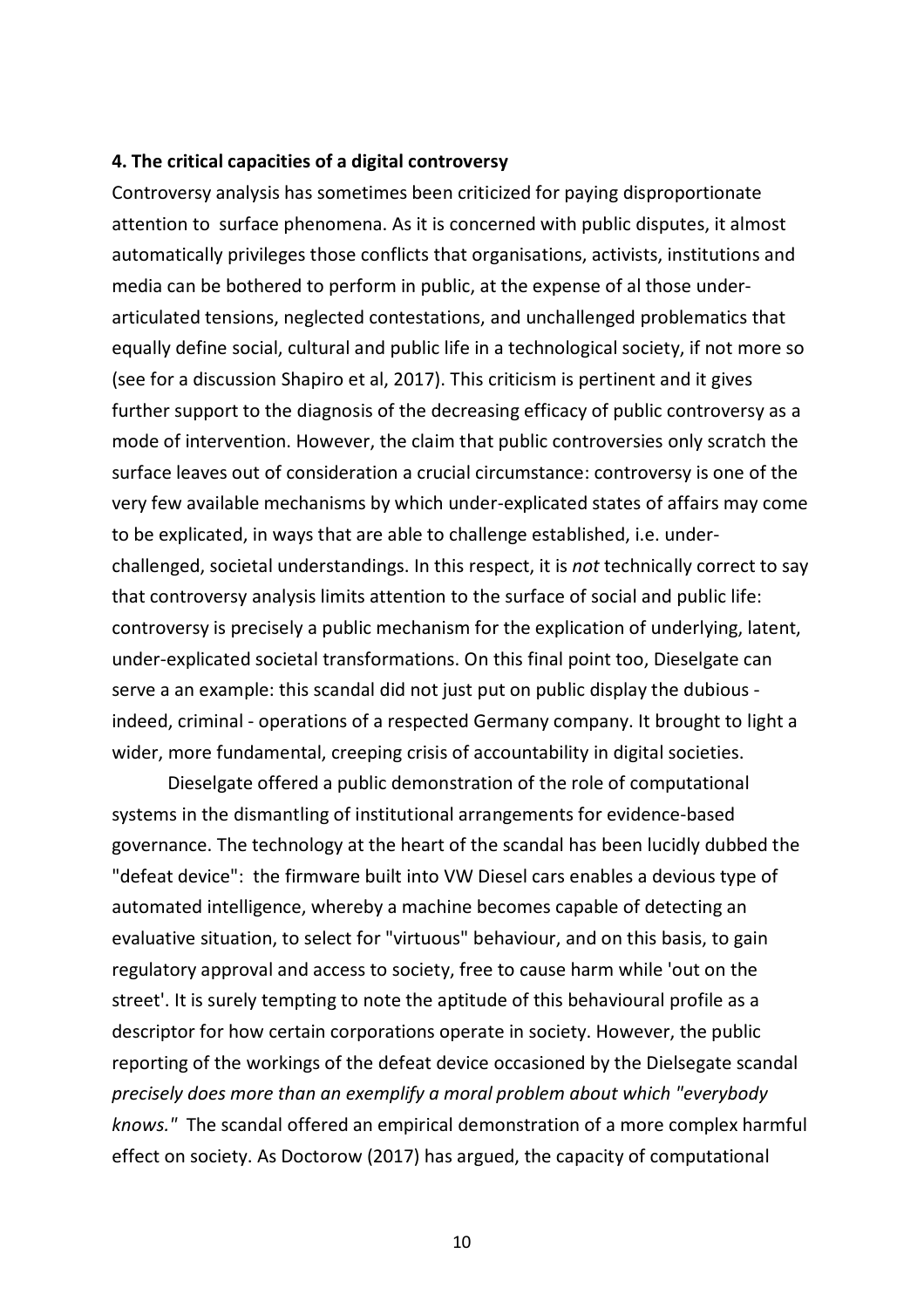devices to detect test conditions as in the case of the defeat device, changes the balance of power between companies, governments and consumers.<sup>7</sup> I would add to that the public. Dieselgate brought into view a complex transformation of public politics and the public sphere, a creeping crisis of accountability that arises from the design of "intelligent" software into societal infrastructures.

What made Dieselgate powerful was its demonstration of direct harm to human and environmental health. It was found that " [..] excess emissions from Volkswagen's defeat devices will cause around 60 people in the U.S. to die 10 to 20 years prematurely."8 However, the scandal also demonstrated a series of indirect harmful effects. *The software designed into VW Diesel cars has the capacity to change the relations between the street - everyday environments in society - and the laboratory - the test sites of research and governance - which provide the empirical basis for regulatory regimes in democratic societies.* The defeat device makes it possibe to inscribe test conditions (the laboratory) into computationally enhanced vehicles: VW diesel cars "knew" when they were undergoing tests, and because of this they were able to game these tests. This 'smartness' enabled Volkswagen to rig a lot more than emission tests: it demonstrates how computational systems are undermining the ability of governance to regulate behaviour in society through experimental evaluations of performance. As announced in frontpage news articles across the world, computationally enhanced cars are able to "change their behavior without telling us". As such, this scandal also put on public display the creeping dismanting of accountability regimes in computationally intensive societies: the car's

 $<sup>7</sup>$  Doctorow notes that these developments are not just affecting the automotive sector:</sup> these developments also occur in the regulation of gambling machines, and there are many other examples, including in the field of mental health and social care, where troublingly social media companies come to be enrolled as partners in 'social care provision' (Marres, 2017). However i have a different interpretation of this behaviour than Doctorow, whoi writes: "Software can say, ''If there's a chance I'm undergoing inspection, then be totally honest – but cheat the rest of the time.'' I would say that the defeat device precisely was dishonest during the test. By not calling out its deceptive operations in test environments, the crisis of public truth remains under appreciated. Doctorow notes that it is the rights of consumers that are violated by this deceptive behaviour. As he puts it " the computers we rely on are sneaking around behind our backs, treating us as their enemies." However, it seems to be the threat to consumers is not more fundamental than the threat of public accountability regimes: the latter undermines the very possibility for redress. http://locusmag.com/2017/09/cory-doctorow-demon-haunted-world/<br><sup>8</sup> Barrett, S. R., et al (2015). "Impact of the Volkswagen emissions control defeat device on US public health." Environmental Research Letters, 10(11), 114005.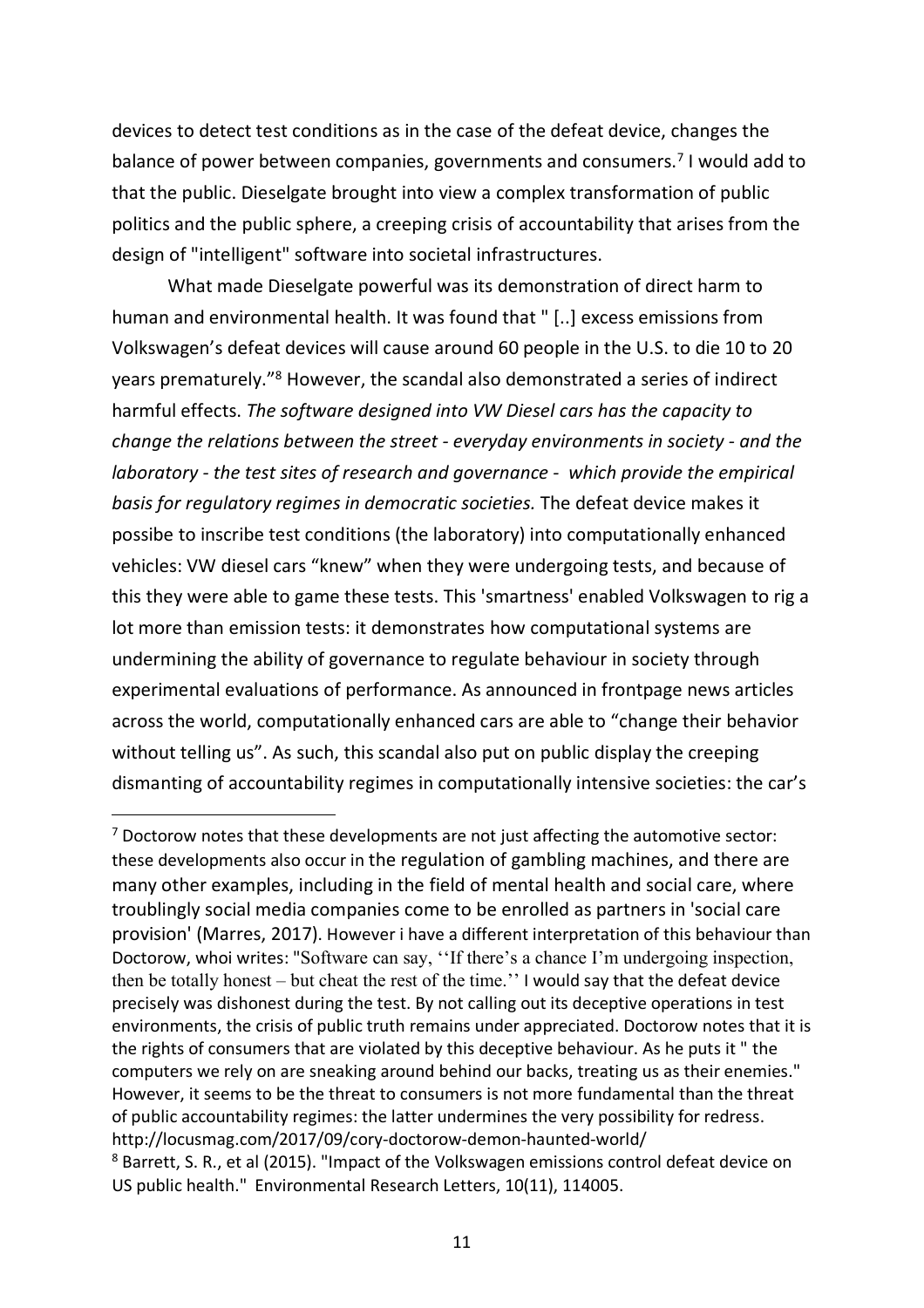performance in the lab may be strictly regulated, but its behaviour on the street is a different matter, and happens beyond the control of empirical forms of governance that are anchored in lab-based test regimes. They seem able to operate beyond the reach of "good governance."

However, as Dieselgate also demonstrated, the relations between smart technology and public accountability is not a simple one: after all, it was media reports of independent tests by the Council for Clean Transportation and others, that led to the outing of the 'defeat device', the criminal prosecution of Volkswagen in the US, and the PR Blitz campaign by the company that "the future is electric." Clearly, some accountability mechanisms are functioning in digital societies. At the same time, it is not just in the automotive sector but in areas as diverse as mental health care and gambling that the insertion of computational systems into existing societal infrastructures is threatening to dismantle arrangements of public accountability (Kroll et al, 2016). This surely requires more examination. However, from my discussion of Dieselgate something also follows for controversy analysis. It may well be the case that controversy about technology is purposefully deployed by the companies it targets in a digital society, and that as such, its efficacy as a mechanism of public accountability may be decreasing. However, at the same time public controversy continues to presents a key mechanism for the demonstration of this very crisis of accountability.

## **5. Conclusion**

Dieselgate, I then propose, provides a helpful exemplary for thinking through the changing roles of and status of public controversy about technology in a digital society. In this context, "societal concern" and "public outrage" are deployed instrumentally, purposefully, and strategically by interested actors in order to further their private agendas. We should notably include in this the agenda's of digital technology and media companies themselves. Online platforms have in recent years been explicitly adapted to promote public disputes, or more accurately 'pubic outrage', insofar as the promotion of disagreeable content by way of digital selection tools (rating and ranking ) has proven an effective instrument to enrol and mobilize audiences. Perhaps unsurprisingly, offensive texts and images turn out to be especially effective in mobilizing large crowds and consequently this type of content has been favoured by social media, for whom the maximization of what social media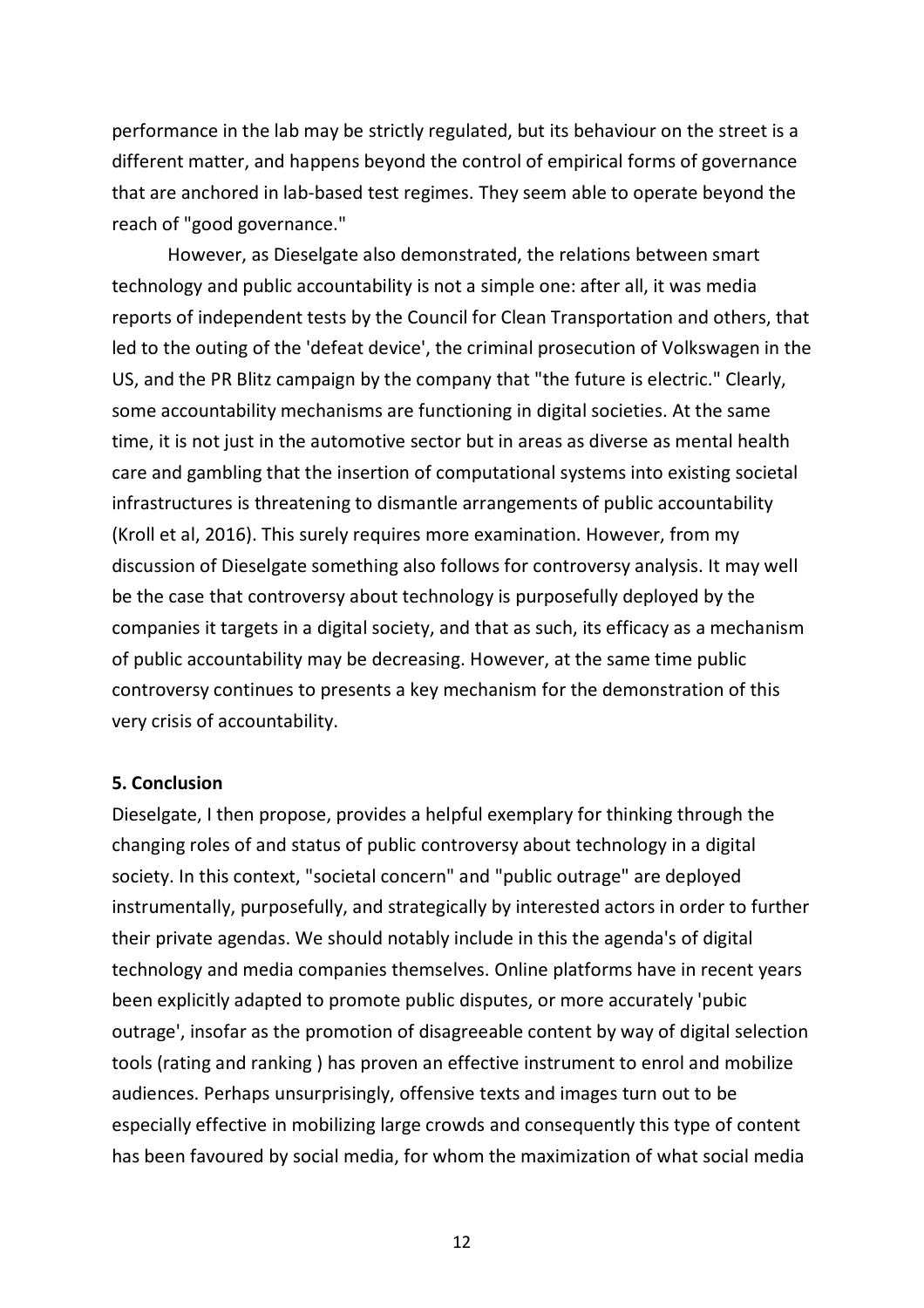and social media commentators doggedly continue to refer to as 'engagement' even if 'enrolment' is the more accurate term - is the chosen commercial strategy.<sup>9</sup> (Another way of putting this is that social media increasingly resemble tabloid media.) As controversy analysts have long pointed out, it is important to distinguish between controversy - which involves the articulation of a point of contention through a process of exchange between differently positionsed actors - from mere dispute - which involves disagreement but not articulation (Barry, 2001). But insofar as social media are an increasingly prominent factor in the organisation of public debate in general, the enactment of controversy has not remained unaffected. In a digital society, controversy can precisely no longer be defined as an "event". It is noticable informed and inflected by the media environments in which they unfold: controversy is always also a genre of publicity, a device of communication, and an unstable one at that.10

The multivalence of public controversy - that it is both a substantive process in which claims emerge, and eminently deployable as an instrument for mobilizing audiences - has long been foregrounded by controversy analysts. However, in a digital society, public controversy presents more than a moment in which, as the classic phrase has it, "relations between science, technology and society are rendered visible." As public controversies about digital technology are purposefully used to organise publics for 'innovation', public controversy itself looses its basic legitimacy: it is *not* self-evidently a mechanism for enacting accountability or even democratization, but may well be put to opposite ends. However, even as we must bring the genre of public controversy within the frame of critical analysis, it does *not* follow that we can or should no longer value controversy 'for its own sake.' A scandal like Dieselgate plays a critical role in the public articulation of an creeping crisis of accountability in digital societies. In this event, the mediatization of a known circumstance - software allows machines to perform to the test and evade accountability - enabled the *problematization* of relations between innovation,

<sup>&</sup>lt;sup>9</sup> Thompson, N. and Vogelstein (2018) Inside the Two Years That Shook Facebook—and the World, 12 February, Wired, https://www.wired.com/story/inside-facebook-markzuckerberg-2-years-of-hell/

 $10$  Even if tech companies are notoriously resistant to attempts to frame their role in society and culture in terms of "publicity", prefering to label themselves as 'technology' companies, as this allows them to operate outside the regulatory frames and without the public accountability associated with the former.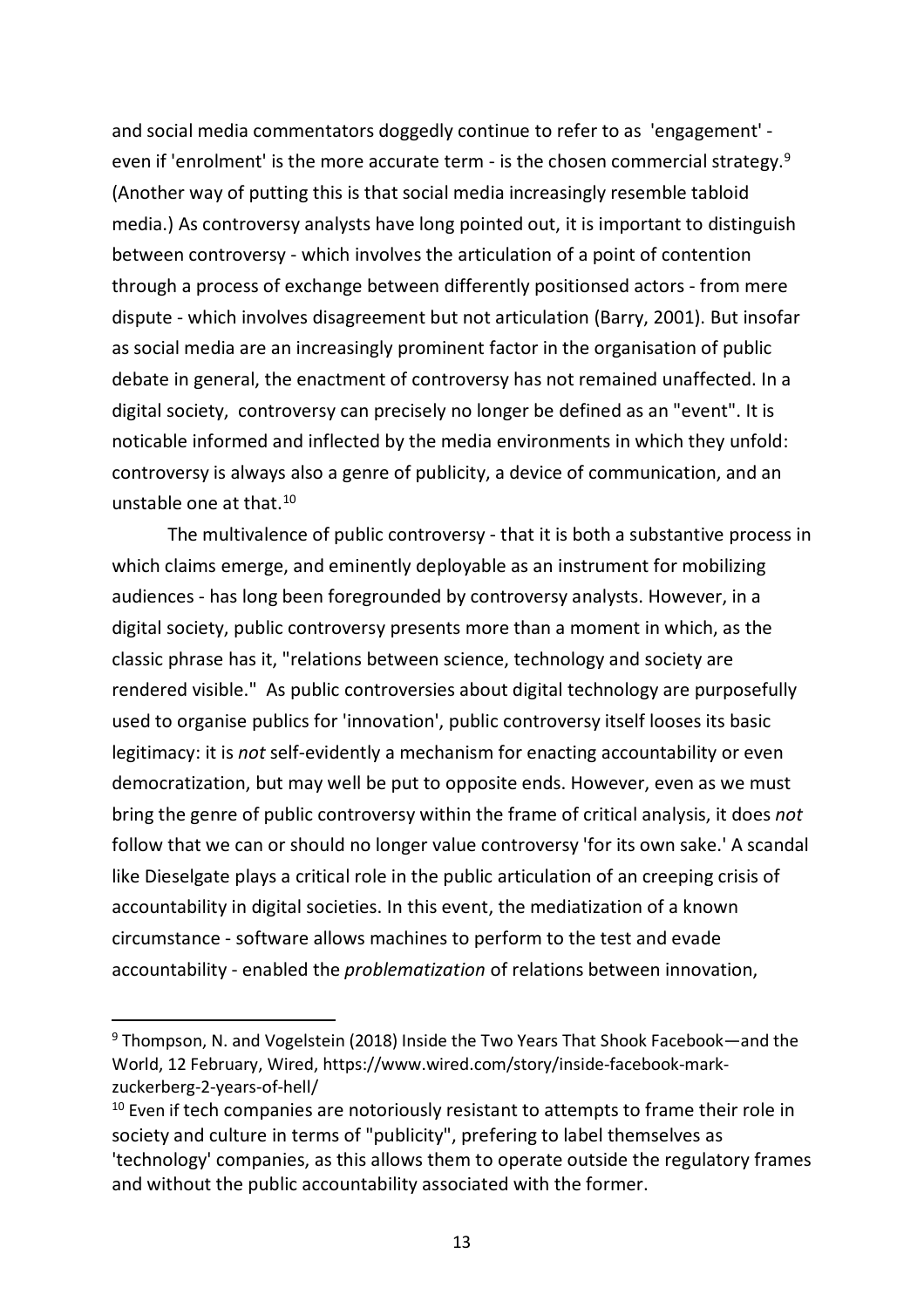government and the public. Controversy remains an important shared occasion for the critical inspection of previously unsuspected societal arrangments, assumptions, and states of affairs. And in a digital society this includes socio-technical arrangements for public accountability themselves.

## References

Akrich, M. (1992) "The de-scription of technical objects." *Constructing Technology, Building Society*, W. Bijker, J. Law, T. Pinch (Eds) (Cambridge: MIT Press): 205-224.

Anderson, C. W. (2013). *Rebuilding the news: Metropolitan journalism in the digital age*. Temple University

Barry, A. (2001). *Political machines: Governing a technological society.* London: Athlone Press.

Beck, U. (1992 (1986) Risk Society: Towards a New Modernty. Berverly Hills and London: Sage.

Callon, M., P. Lascoumes, and Y. Barthe (2009). *Acting in an uncertain world*. Cambridge: MIT press.

Couldry, N. (2008). Actor network theory and media: Do they connect and on what terms? In: Hepp, A., Krotz, F., Moores, S. and Winter, C. (eds.), *Connectivity, networks and flows: conceptualizing contemporary communications*. (Cresskill, NJ: Hampton Press): 93-110.

Dean, J. (2002). *Publicity's secret: How technoculture capitalizes on democracy*. Ithaka: Cornell University Press.

Frankel, C., Ossandón, J., & Pallesen, T. (2015). Studying the Failures of Markets (for Collective Concerns): A Workshop Report. *Easst Review*, *34*(1).

Geiger, S., Harrison, D., Kjellberg, H., & Mallard, A. (Eds.). (2014). *Concerned markets: economic ordering for multiple values*. Edward Elgar Publishing.

Gerlitz, C., & Helmond, A. (2013). The like economy: Social buttons and the dataintensive web. *New Media & Society*, *15*(8), 1348-1365.

Gillespie, T. (2010). The politics of 'platforms'. *New media & society*, *12*(3), 347-364.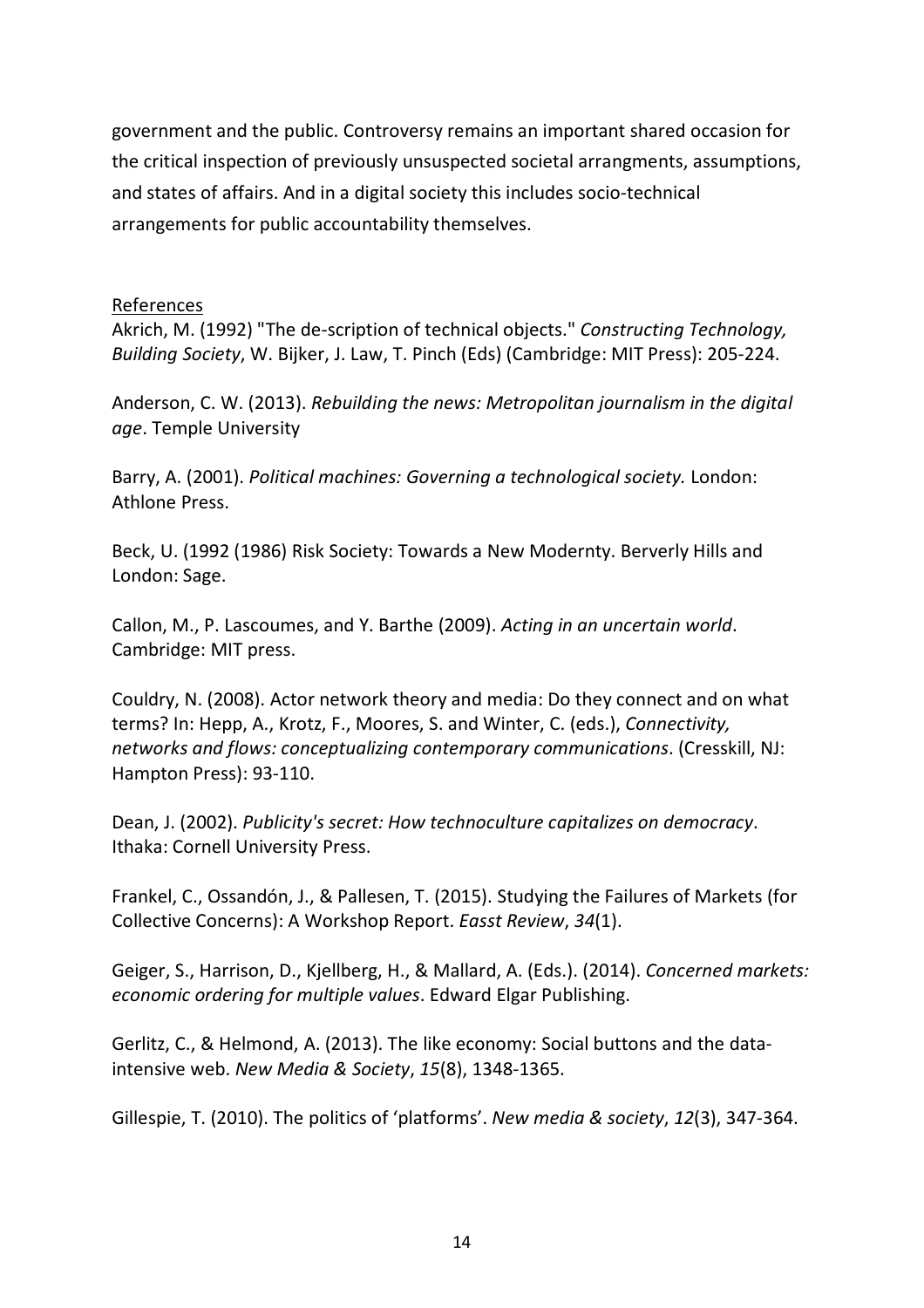Jackson, S. J., Gillespie, T., & Payette, S. (2014). The policy knot: Re-integrating policy, practice and design in CSCW studies of social computing. In *Proceedings of the 17th*  ACM conference on Computer supported cooperative work & social computing (pp. 588- 602). ACM.

Jasanoff, S. (2003). Technologies of humility: citizen participation in governing science. *Minerva*, *41*(3), 223-244.

Kelty, C, (2017). "Evil Infrastructures." Theorizing the Contemporary, Cultural Anthropology website, April 28, 2017. https://culanth.org/fieldsights/1117-evilinfrastructures

Kroll, J. A., Barocas, S., Felten, E. W., Reidenberg, J. R., Robinson, D. G., & Yu, H. (2016). Accountable algorithms. *University of Pennsylvania Law Review* (165): 633- 705.

Latour, B. (2005). From realpolitik to dingpolitik. In: *Making things public: Atmospheres of democracy*, B. Latour and P. Weibel (Eds) (Cambridge: MIT Press): 14-44.

Latour, B (1991) We've never been Modern. Cambridge: Harvard University Press

Lippert, I. (2016) "Umwelt – "Version 2b": Das Programmieren ökologischer Fehlentscheidungen und Grundlagen für eine neue Umweltpolitik." *Leviathan* 44(3), DOI: 10.5771/0340-0425-2016-3-1

Marres, N. (2018) "What if nothing happens? Street trials of driverless cars as experiments in participation" In: *TechnoScience in Society, Sociology of Knowledge Yearbook*. S. Maassen, and Dickel, S. and Schneider, C. H. (eds.), Nijmegen: Springer/Kluwer.

Marres, N. (2017) *Digital Sociology: the Re-invention of Social Research*. Cambridge: Polity.

Marres, N. (2015). Why map issues? On controversy analysis as a digital method. *Science, Technology, & Human Values*, *40*(5), 655-686.

Marres, N., & Rogers, R. (2005). Recipe for Tracing the Fate of Issues and their Publics on the Web. In: In: *Making things public: Atmospheres of democracy*, B. Latour and P. Weibel (Eds) (Cambridge: MIT Press):

McRobbie, A., & Thornton, S. L. (1995). Rethinking 'moral panic' for multi-mediated social worlds. *British journal of sociology*, 559-574.